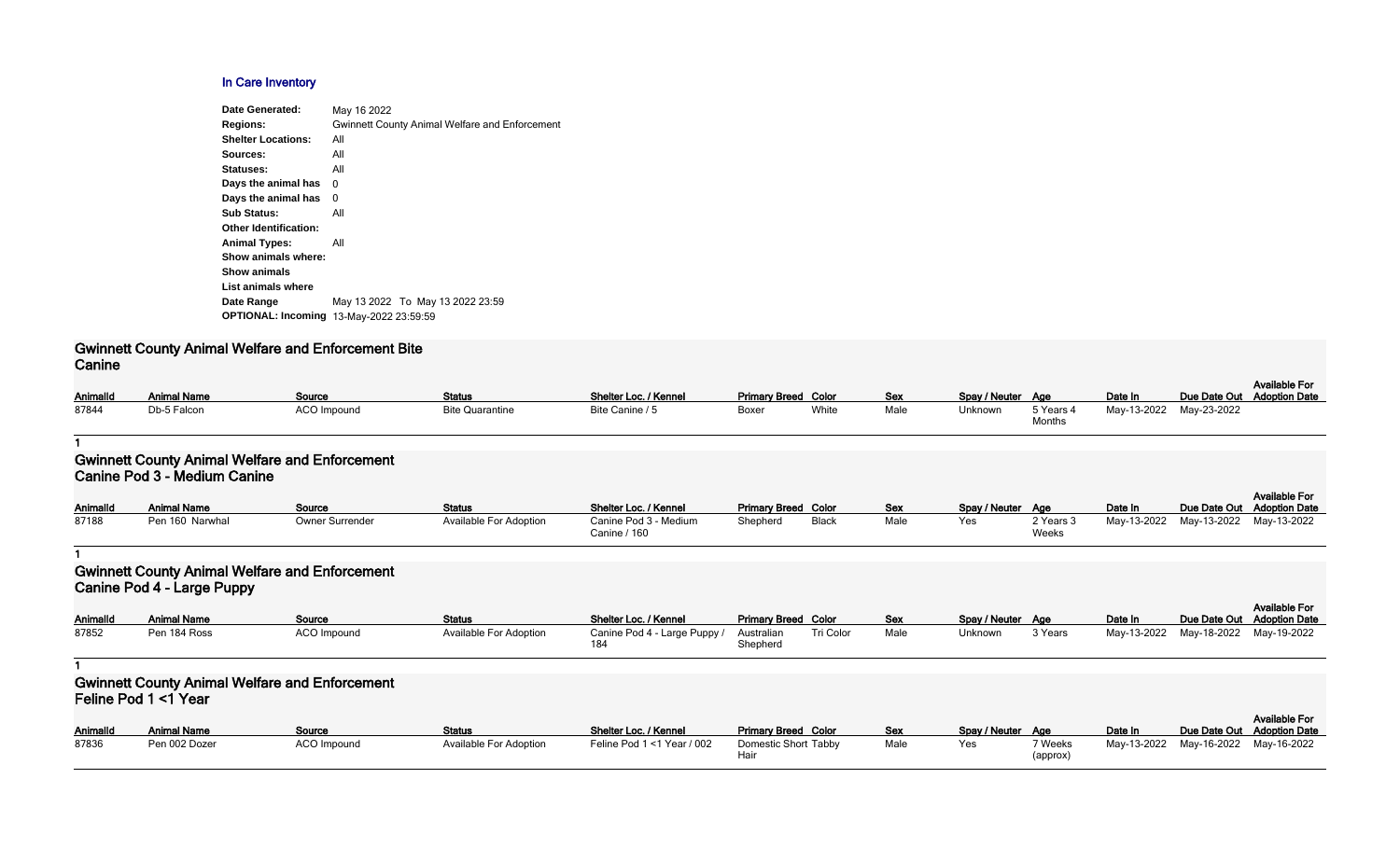| 87837 | Pen 002 Cypher   | ACO Impound | <b>Available For Adoption</b> | Feline Pod $1 < 1$ Year / 002 | Domestic Short Tabby<br>Hair      | Male |
|-------|------------------|-------------|-------------------------------|-------------------------------|-----------------------------------|------|
| 87839 | Pen 20 Noodles   | ACO Impound | <b>Available For Adoption</b> | Feline Pod $1 < 1$ Year / 020 | Domestic Short Tabby<br>Hair      | Male |
| 87840 | Pen 004 Morpheus | ACO Impound | <b>Available For Adoption</b> | Feline Pod 1 < 1 Year / 004   | Domestic Short Grey Tabby<br>Hair | Male |
| 87841 | Pen 3 Neo        | ACO Impound | <b>Available For Adoption</b> | Feline Pod $1 < 1$ Year / 003 | Domestic Short Tabby<br>Hair      | Male |

| Tabby      | Male | Yes | 7 Weeks<br>(approx)  | May-13-2022 | May-13-2022 | May-16-2022 |
|------------|------|-----|----------------------|-------------|-------------|-------------|
| Tabby      | Male | Yes | 10 Weeks<br>(approx) | May-13-2022 | May-13-2022 | May-16-2022 |
| Grey Tabby | Male | Yes | 10 Weeks<br>(approx) | May-13-2022 | May-13-2022 | May-16-2022 |
| Tabby      | Male | Yes | 10 Weeks<br>(approx) | May-13-2022 | May-13-2022 | May-16-2022 |

#### **5**

### **Gwinnett County Animal Welfare and Enforcement In Foster**

| <b>AnimalId</b> | <b>Animal Name</b>     | Source             | <b>Status</b>                       | Shelter Loc. / Kennel | <b>Primary Breed Color</b> |       | <b>Sex</b> | Spay / Neuter Age |         | Date In                 | Due Date Out            | <b>Available For</b><br><b>Adoption Date</b> |
|-----------------|------------------------|--------------------|-------------------------------------|-----------------------|----------------------------|-------|------------|-------------------|---------|-------------------------|-------------------------|----------------------------------------------|
| 87428           | Home Maise Lockwood    | ACO Impound        | Awaiting Vet Exam / Health<br>Check | In Foster             | American Pit<br>Bull       | White | Female     | Unknown           | 5 Weeks | May-13-2022 May-13-2022 |                         |                                              |
| 87429           | Home Lex               | ACO Impound        | Awaiting Vet Exam / Health<br>Check | In Foster             | American Pit<br>Bull       | White | Female     | Unknown           | 2 Weeks |                         | May-13-2022 May-13-2022 |                                              |
| 87430           | Home Dr. Sarah Harding | <b>ACO Impound</b> | Awaiting Vet Exam / Health<br>Check | In Foster             | American Pit<br>Bull       | White | Female     | Unknown           | 2 Weeks |                         | May-13-2022 May-13-2022 |                                              |
| 87431           | Home Amanda Kirby      | ACO Impound        | Awaiting Vet Exam / Health<br>Check | In Foster             | American Pit<br>Bull       | White | Female     | Unknown           | 2 Weeks | May-13-2022 May-13-2022 |                         |                                              |
| 87432           | Home Dr. Henry Wu      | ACO Impound        | Awaiting Vet Exam / Health<br>Check | In Foster             | American Pit<br>Bull       | White | Male       | Unknown           | 2 Weeks |                         | May-13-2022 May-13-2022 |                                              |

#### **5**

## **Gwinnett County Animal Welfare and Enforcement Intake**

| <b>AnimalId</b> | <b>Animal Name</b> | Source             | <b>Status</b>                              | Shelter Loc. / Kennel | <b>Primary Breed Color</b>   | <b>Sex</b> | Spay / Neuter Age |      | Date In                 | Due Date Out Adoption Date | <b>Available For</b> |
|-----------------|--------------------|--------------------|--------------------------------------------|-----------------------|------------------------------|------------|-------------------|------|-------------------------|----------------------------|----------------------|
| 87843           | Intake             | <b>ACO Impound</b> | Awaiting Vet Exam / Health<br><b>Check</b> | Intake                | Domestic Short White<br>Hair | Female     | Unknown           | Baby | May-13-2022 May-16-2022 |                            |                      |

#### **1**

## **Gwinnett County Animal Welfare and Enforcement Neglect Feline/ Maternity**

| Animalld | <b>Animal Name</b> | Source             | <b>Status</b>                       | Shelter Loc. / Kennel                                     | <b>Primary Breed Color</b> | <b>Sex</b> | Spay / Neuter Age |         | Date In                 | <b>Available For</b><br>Due Date Out Adoption Date |
|----------|--------------------|--------------------|-------------------------------------|-----------------------------------------------------------|----------------------------|------------|-------------------|---------|-------------------------|----------------------------------------------------|
| 87851    | <b>Nf-11</b>       | <b>ACO Impound</b> | Awaiting Vet Exam / Health<br>Check | Neglect Feline/ Maternity / 11  Domestic Short Grey Tabby |                            | Female     | Unknown           | 6 Weeks | May-13-2022 May-13-2022 |                                                    |

**1**

#### **Gwinnett County Animal Welfare and Enforcement Sick Canine**

|               |         |                         | Available For              |
|---------------|---------|-------------------------|----------------------------|
| Spay / Neuter | Age     | Date In                 | Due Date Out Adoption Date |
| ves           | 5 Years | May-13-2022 May-13-2022 |                            |

| <b>AnimalId</b> | Animal Name | Source          | <b>Status</b>     | Shelter Loc. / Kennel | <b>Primary Breed Color</b> |                     | <b>Sex</b> | Spay / Neuter Age |         | Date In                 | Due Date Out |
|-----------------|-------------|-----------------|-------------------|-----------------------|----------------------------|---------------------|------------|-------------------|---------|-------------------------|--------------|
| 87849           | Sd 4 Kiki   | Owner Surrender | Hold Intervention | Sick Canine / 4       | Pit Bull                   | <b>Blue Brindle</b> | Female     | yes               | 5 Years | May-13-2022 May-13-2022 |              |